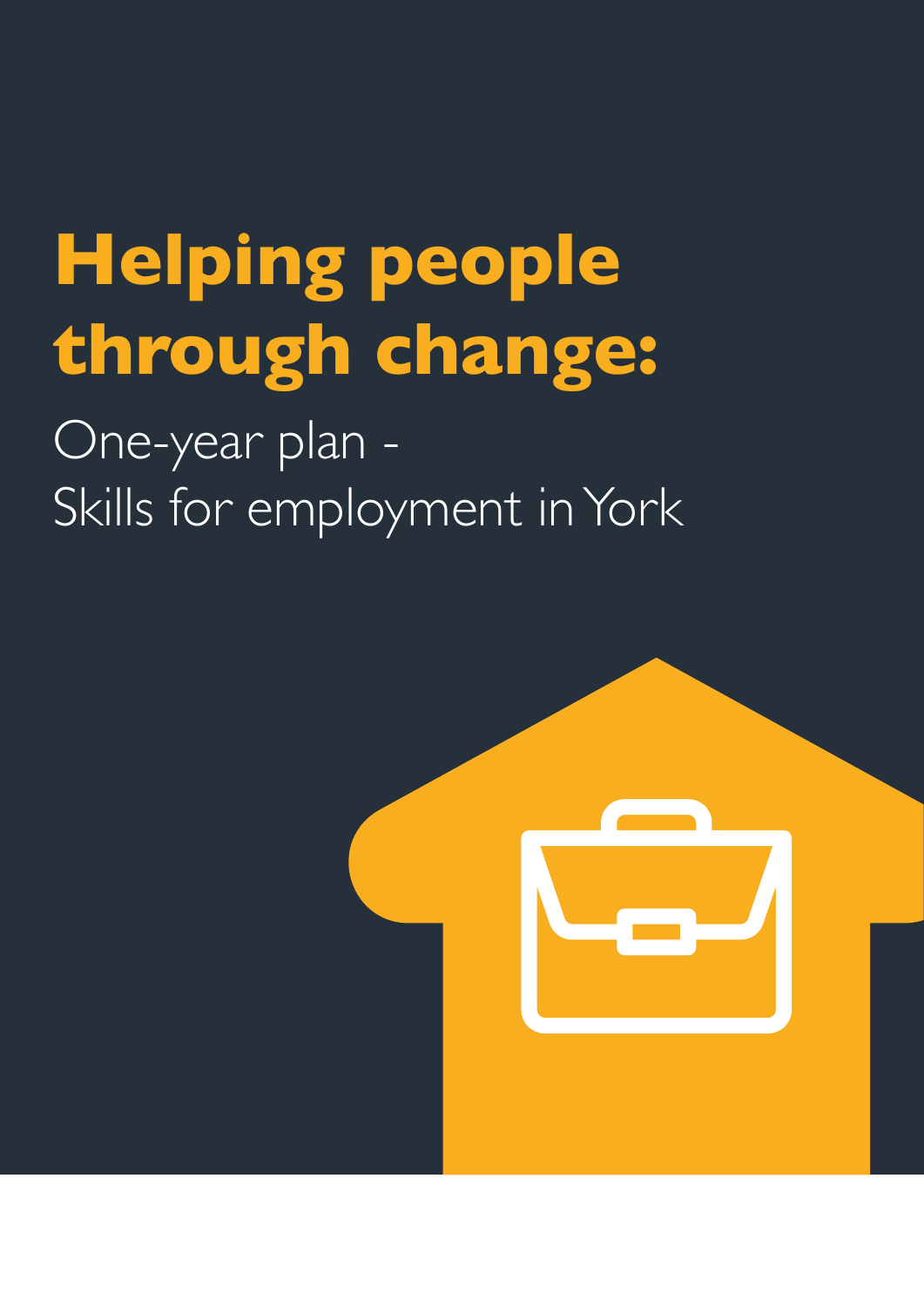# **Helping people through change**

#### One-year plan - Skills for employment in York

#### **Foreword**

Skills for employment play an important role in helping residents and businesses to play their full part in York as an enterprising, resilient and inclusive economy.

The COVID-19 pandemic has impacted individuals and businesses, with an increased need to support people of all ages into work, to progress or change careers, and to ensure that businesses can access the skills and talent they need to diversify or grow.

This is recognised by stakeholders from across the city, who have developed this plan in partnership. It sets out how, over the next 12 months, we will continue to *help people through change*, respond to the impact of the pandemic on skills and employment and build the foundations upon which York's 10-year Skills and Employment Strategy will be delivered.

Key to this is York's *Skills and Employment Board*, a city-wide partnership approach to addressing the challenges and harnessing the opportunities of the next 10 years including enabling businesses to inform and influence curriculum planning. Work is already underway and the 10 year strategy will be published later in 2021.

York's Skills and Employment Board is a partnership body, bringing together education and skills providers, local employers and representatives, employee representatives, the Local Enterprise Partnership and the city council.

Through its work, the board seeks to facilitate a deep and long lasting partnership between skills providers, employers and partners to support the development of key sectors in the York economy and enable York residents to get well-paid and rewarding work.

A full list of Skills and Employment Board members can be found on the back cover.

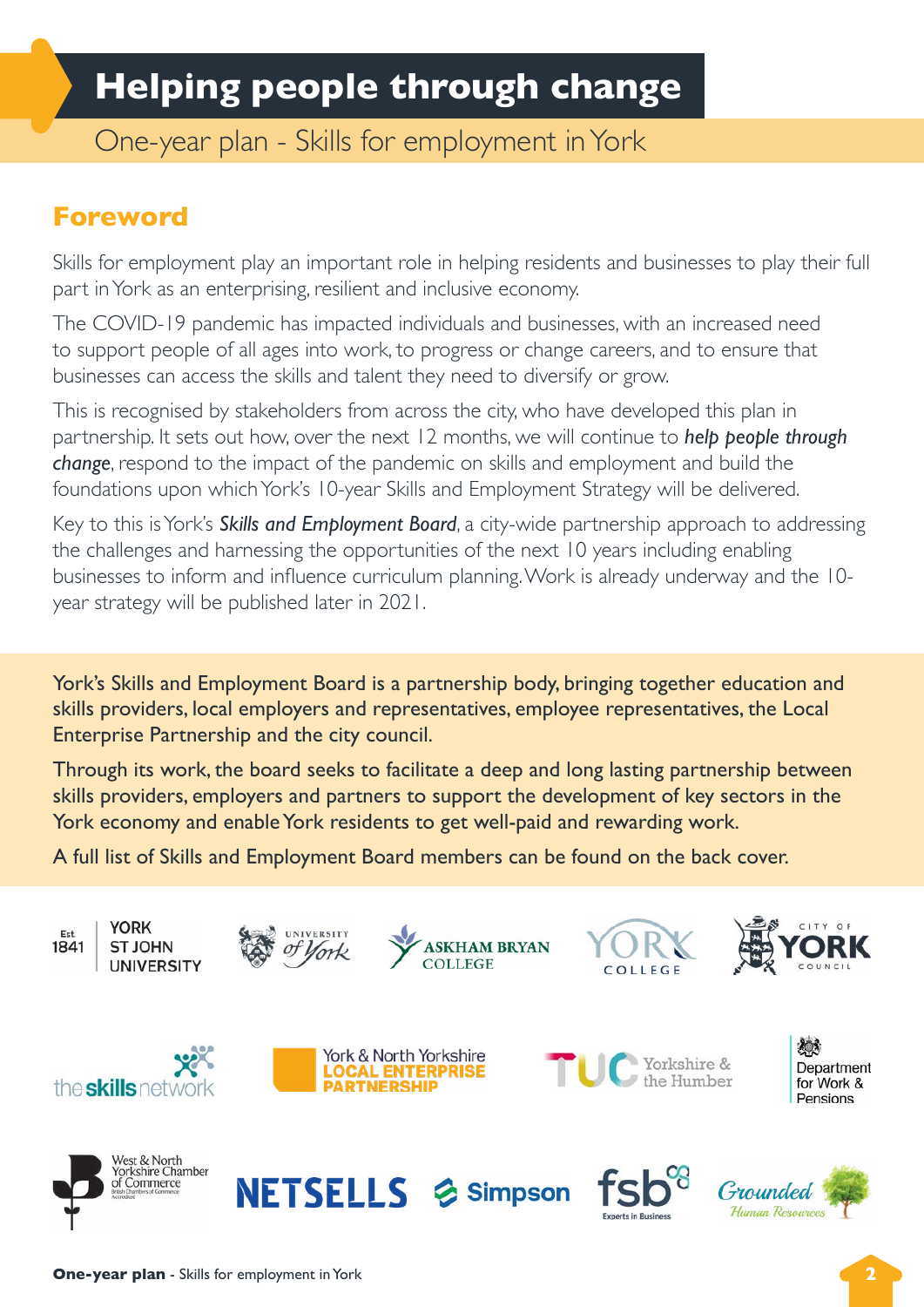

#### **Lee Probert**

Principal and Chief Executive, **York College** Chair of the Skills and Employment Board

As the country emerges from this pandemic, we know that there will be much to do to stabilise the economy.

At the heart of all strong economies are skilled individuals, working in productive sectors and benefiting from strong employment.

This strategy, developed in partnership with stakeholders from across the City of York, will provide a framework to ensure that skills needs of individuals and employers are met, now, and in the future.

> **Cllr Andrew Waller** Executive Member for Economy and Strategic Development **City of York Council**



This strategy brings together a wide range of partners, to ensure that there is strong delivery on the ground so that everyone especially those who have lost their jobs can access training and reskilling opportunities.

*As a member of the Board and portfolio holder for Apprenticeships and Skills, Cllr Waller supports and endorses the plan.*



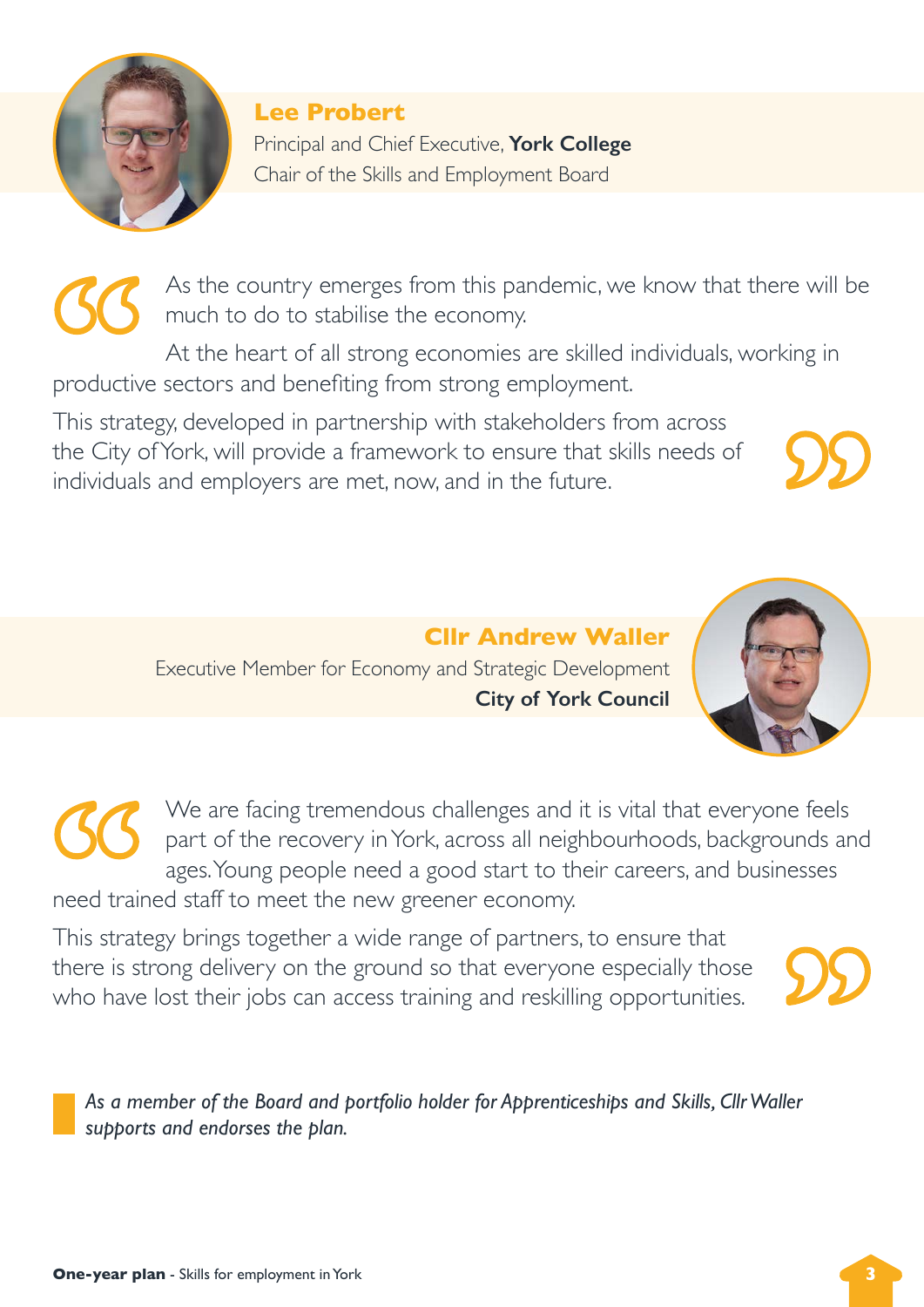### **One-year plan**

#### Addressing immediate post COVID-19 impact

Not all residents and businesses have been affected by the pandemic in the same way. This one year plan builds on the existing work of the board, council and partners to support those with immediate skills and retraining needs.

The people and businesses that make up some of York's largest employment sectors are feeling the economic impact, resulting from multiple lockdowns, more than others. The loss of customer-facing activities in non-grocery retail, creative arts, tourism and hospitality sectors has led to a significant reduction in the number of employees needed to work during this time.

Conversely, as the health and social care sector continues to respond to the public-health impact of COVID-19, we have seen a large increase in the number of job adverts for both full and part-time roles. Similarly the construction industry has also continued to recruit locally, often offering immediate starts.

Other sectors such as financial services, IT and digital, seen as important and growing sectors for the city, have been particularly resilient and in some cases have seen increased demand related to e-commerce and digital technologies.

High numbers of part time, low paid workers make up our most economically impacted sectors, with a high proportion of roles being fulfilled by young people and women. The Government's Job Retention Scheme is helping to keep many workers employed in the retail, creative arts, tourism and hospitality sectors but this is not the case for everyone. There has been an increase in local job losses and it's not yet clear what the impact will be on employment in these sectors in the coming months.

At the same time, the pandemic is continuing to disrupt the education of and transition to employment for young people.

As York's employment landscape changes it is essential that individuals who are entering the workforce or who have been displaced from one sector are able to identify and gain the skills needed to enter a different sector or start their own business.

**This one year plan aims to help address the most immediate impacts of COVID-19 on the economy and the workforce by developing skills partnerships and interventions to support those most affected.**

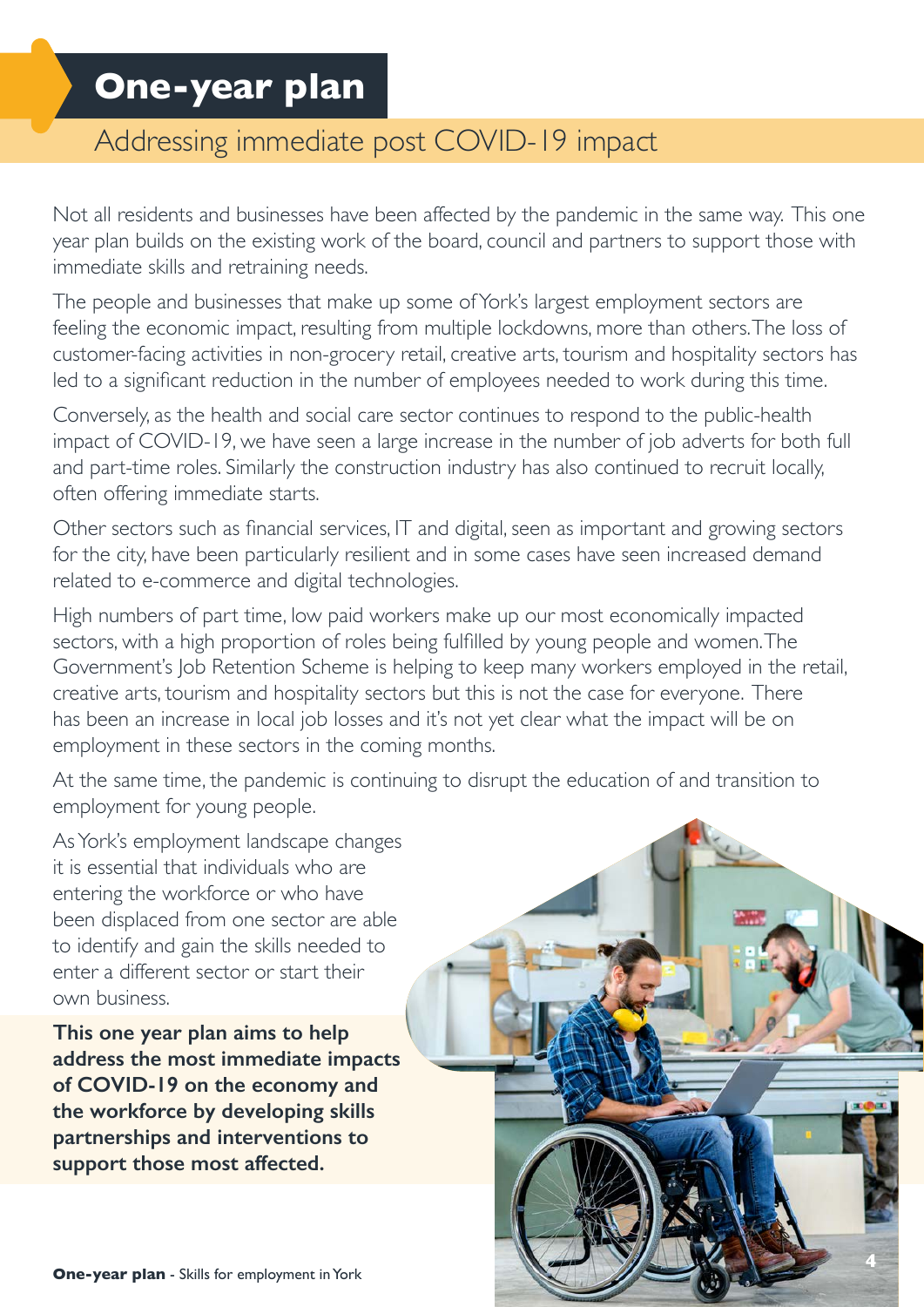# **TIP PRODUCT**

#### **Shared commitments**

- **York works skills support for individuals** Support those entering, re-entering or displaced from the workforce to re-train or upskill and connect them with good jobs in sustainable and growth sectors.
- **Empowered employers skills support for businesses** Support businesses of all sizes to access national, regional and local skills provision to help them plan, diversify and grow.
- **Pioneering provision productive partnerships** Work in partnership to make the most of national, regional and local initiatives and adapt local skills provision in response to emerging needs.
- **Education to employment and self-employment York's pipeline** Support positive progressions for all by preparing those transitioning from education or re-entering the world of work for a culture of lifelong learning and entrepreneurship

#### **Supporting these**

• **York shares - communicating the offer** Develop a clear and effective communications strategy to ensure information advice and guidance is provided to residents and businesses at the point of need and in a timely and effective way.

Pages 12 to 16 provide more detail about these commitments and importantly, how we will continue to work together to deliver them.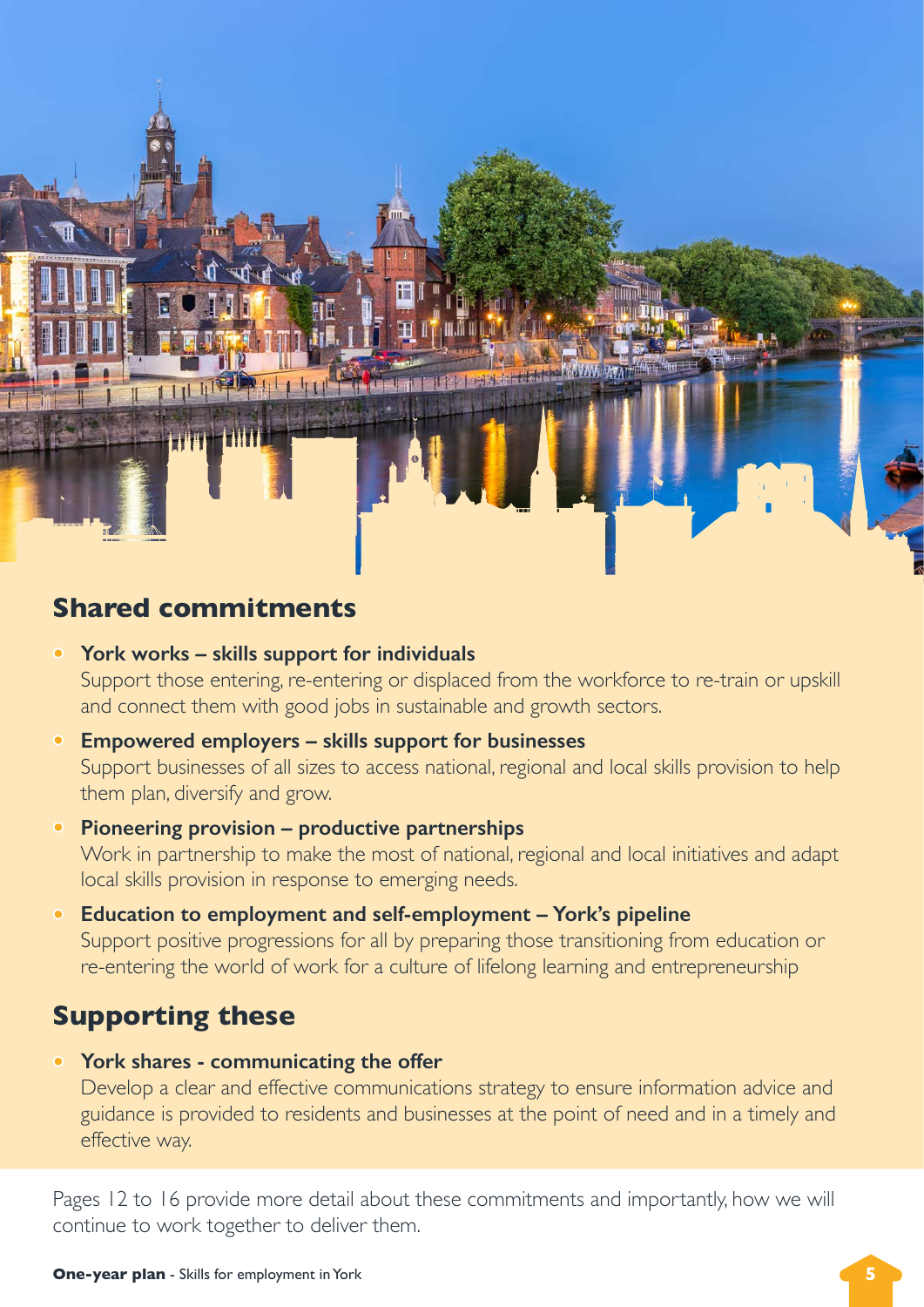# **How York is changing**

#### The economic context

The scale of the economic impact of the pandemic is not yet fully understood but its effect on the labour market and unemployment is significant. Redundancy rates have increased and it is predicted that unemployment rates will remain above pre-COVID-19 levels until 2024.

The Office for National Statistics claimant count shows the largest increase in our city for at least 35 years. In the months since lockdown the count rose from 1,800 to 5,000 in April 2020. This number has remained stable, suggesting Government initiatives such as the Job Retention Scheme (JRS) and Self Employment Income Support Scheme (SEISS), local distribution of grant funding and the resilience of particular sectors in the city have helped to keep more local people employed.

However, we know that not everyone who is out of work is eligible to claim unemployment benefits and data from the Government's Annual Survey of Hours and Earnings (ASHE), in April 2020 indicated there were 14,000 fewer workers in York than before the pandemic - with significant reductions in the number of full-time male and part-time female workers. These figures account for both York residents and those who travel to York for work.

At time of writing, the figures for the JRS and SEISS show a total of 15,600 people furloughed by York employers and a further 5,400 claiming self-employed support in January 2021. Furloughing in the first quarter of 2021 was back up at levels not seen since July 2020.

The Coronavirus Job Retention Scheme (CJRS) is set to continue until September 2021, and it's likely that those furloughed on the scheme remain at high risk of losing their jobs in the coming months.

However, in many ways York has come through the early economic challenges of the pandemic in a comparatively strong position. Unemployment has risen and some businesses have closed, particularly in high-street retail and hospitality chains but nationally, York is the UK city with the lowest percentage increase in unemployment (Centre for Cities data).

#### *The 'York works' commitment in this plan sets out how we will continue to support affected workers, whether they are able to claim benefits or not.*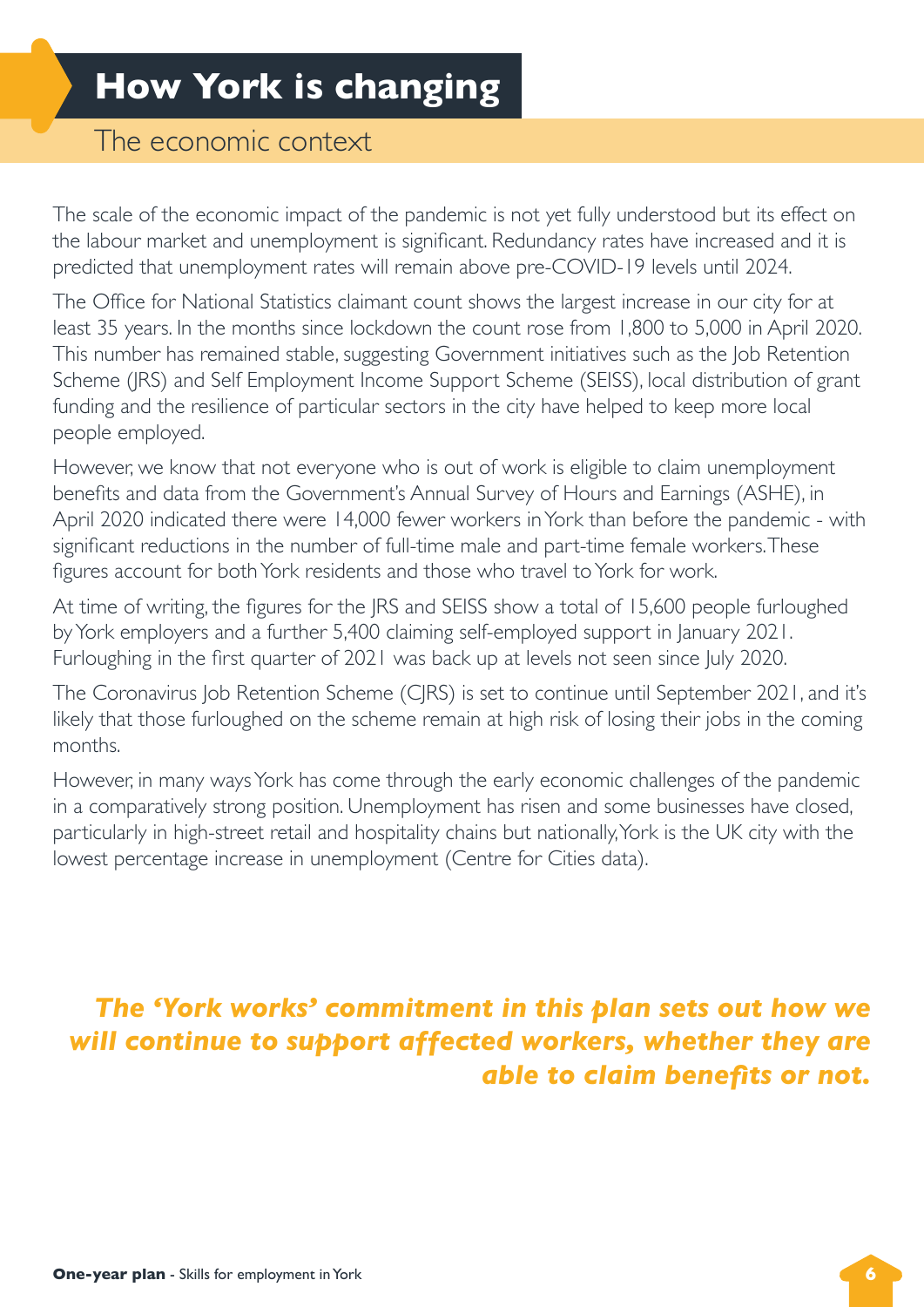#### The impact on post 16 education and training

This plan focuses on post 16 education and training but we recognise that COVID-19 has had a significant impact on the whole education and skills sector including early years education.

#### **Post 16 Education**

As many of us know first-hand, one of the most significant changes to post 16 education has been the switch to remote learning delivered through online and blended methods. Educators have worked hard to ensure that young people can continue with their education despite the challenges of the pandemic. This radical change has meant that young people are learning in the home environment, bringing advantages for some, but severe challenges for others.

For some, this new way of learning has had great benefits as it offers flexibility, opportunities for self-management of learning and can benefit mental health. However, for others these changes have had a significant negative impact on their engagement and progress. Some do not have the IT equipment or connectivity needed to access remote learning platforms, an issue that providers are trying to solve. Others have struggled with a lack of support and encouragement at home and an environment and space where they can easily engage with online learning.

The pandemic has also complicated the transition into the world of work or further and higher education pathways. Many young people have been unable to undergo work experience placements or visit their next education settings, placing increased importance on the role of quality careers education information, advice and guidance that is linked the local labour market.

#### **Apprenticeships**

The pandemic has had a negative impact on the availability of apprenticeships nationally, with a key factor being the effect of lockdowns on organisations of all sizes. Rapid change, layers of uncertainty and financial pressures have dominated across all industry sectors and for many small and micro businesses their focus has been simply on survival. When times are tough, businesses focus less on training and more on core business which has a negative effect on apprenticeships.

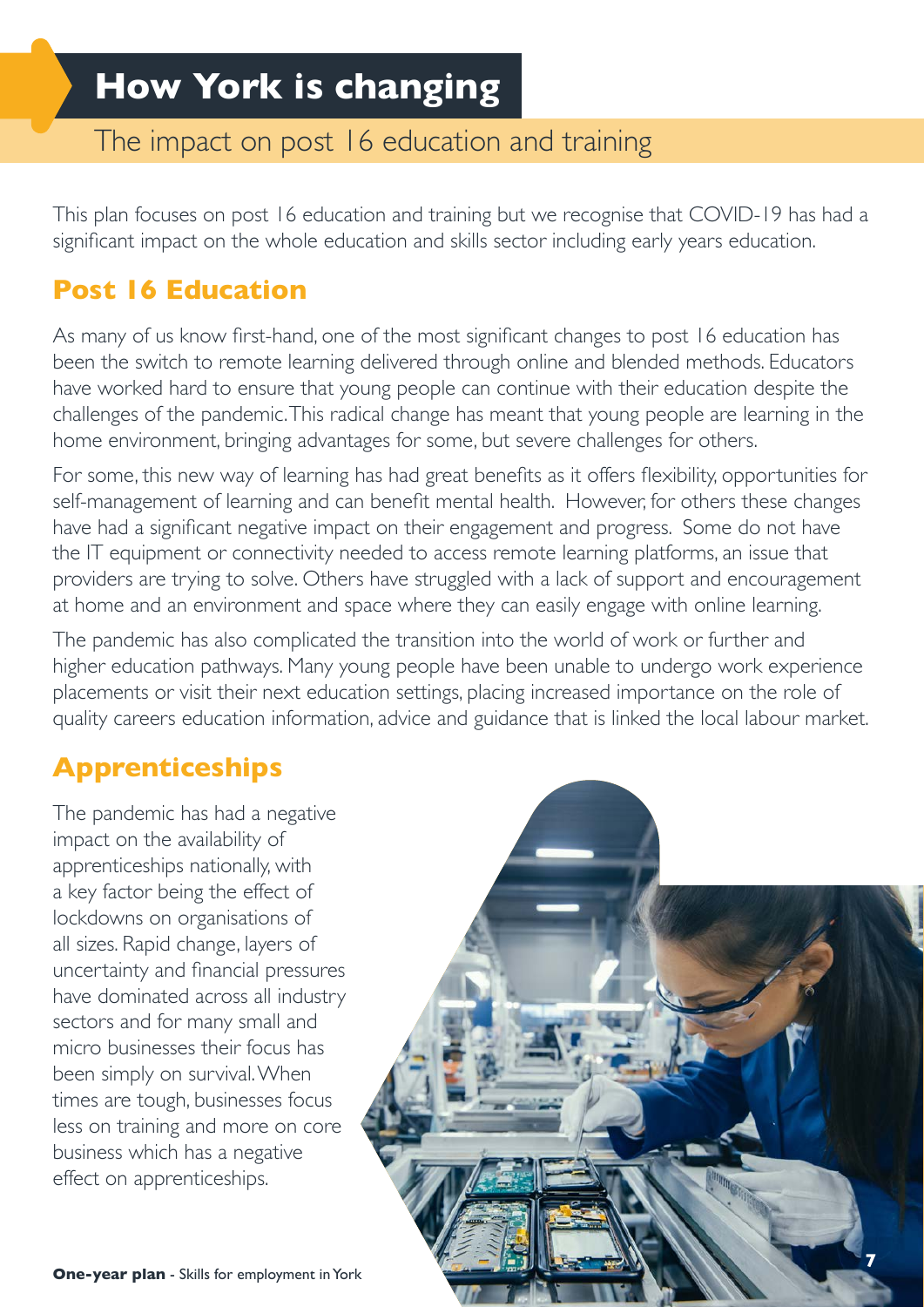In York, there were 28% fewer apprenticeship starts from August 2019-July 2020 when compared to the previous year. Key to this has been the dramatic reduction in new apprenticeship opportunities in the city's retail, hospitality and tourism sectors which, prior to the pandemic, accounted for around 30% of advertised vacancies each year.

However some of York's large employers and SMEs in other sectors have continued to recruit apprenticeships. This has resulted in sustained or increased demand and is most evident in pharmacy, dental, early years and care sector roles. It has become more common for recruitment and induction of apprentices to take place online, making digital skills, equipment and fast broadband speeds key to accessing opportunities.



As national lockdown restrictions begin to

ease, it's important that employers in key sectors are supported to make the most of the local talent pipeline and create apprenticeship roles that will help their business to recover and grow.

#### **Higher Education**

The impact on Higher Education has also been significant. The majority of courses have moved to being fully online for the majority of the previous 12 months and although universities have supported students in accessing the equipment and resources needed, these changes are disproportionately impacting students from lower income families.

In addition, it has been well documented that mental health issues amongst students have significantly increased since the start of COVID-19, in part due to the disruption of their studies and social isolation.

Alongside issues of access, students have also been exposed to greater financial insecurity due to the impact of COVID-19. Many students in York rely on part-time work in the retail and hospitality sectors to supplement their income during their time at university. With businesses in these sectors closing or scaling back their operations, part-time positions have been severely impacted resulting in financial hardship for some students.

Furthermore the opportunities for students to undertake work placements and internships have been reduced. This, along with an overall reduction in graduate jobs means that future graduates may be both less prepared for the world of work and have reduced opportunity to gain graduate level employment.

It is therefore important that Higher Education programmes are accessible by all, informed by businesses needs and provide the transferable skills, work experience and lifelong learning competencies that will be needed by graduates of the future.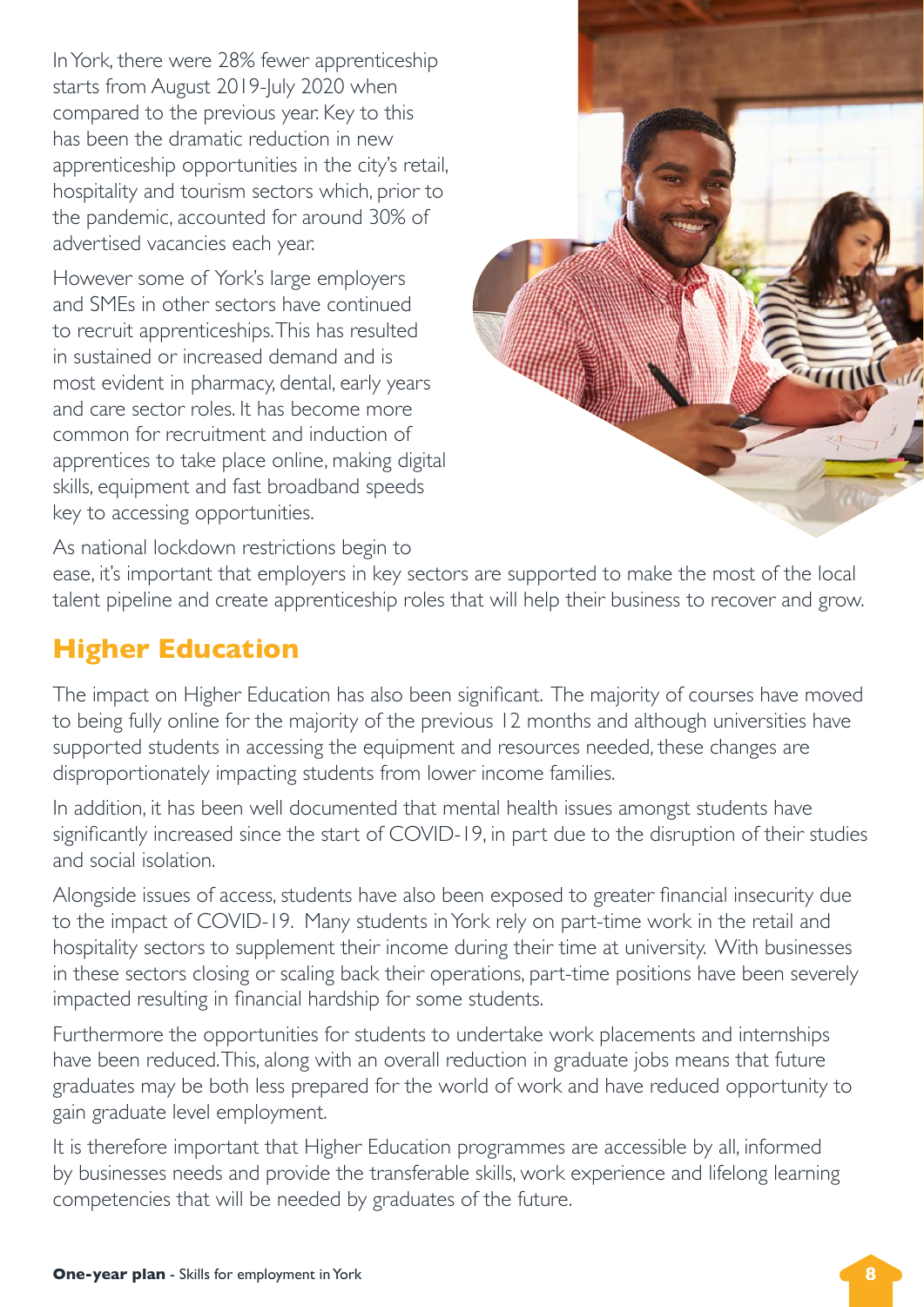#### **Adult Learning**

There is a strong offer of adult and community learning delivered by providers in the city and, just like mainstream schools and colleges, this has rapidly adapted to a remote-learning offer. Even some practical courses can be offered online using the right equipment although certain vocational or leisure courses cannot be offered without some physical component.

However, for people who have additional learning needs, low skills attainment and from disadvantaged backgrounds, remote learning may be more difficult to access and therefore disadvantage them further. It is clear that once the pandemic is over, there will be a need to return to face to face learning for many learners. In the short to medium term, there is still good online provision for basic skills needed for employment, such as English, maths, ICT and employability skills but face to face provision is still essential for some learners.

For people who are in work but on low incomes, the prospect of re-skilling can be challenging for a number of reasons. Issues include lack of funding (either directly to pay for qualifications or for childcare), lack of confidence to embark on new training without clarity regarding what the benefits may be, and dealing with competing responsibilities that are more important than gaining new skills (e.g. paying the rent).

It's therefore important that information, advice and guidance can be accessed in community settings and helps people (at any age or with any level of experience) to understand the funded and flexible training that will help them progress in employment or self-employment.

#### **Community Hubs**

During the pandemic community hubs have been critical in delivering support to vulnerable people in the city. As we move into recovery, we will look to build on this extremely effective model to brigade voluntary and community organisations with other support mechanisms to reach residents, particularly those experiencing hardship.

In 2020 there was a rise in self-employment as people, displaced from other types of employment, opted to set up in business for themselves. Start-ups, given the right support to nurture talent and ambition, can be the growing SMEs of tomorrow. It is critical that people, of any age, embarking on self-employment or starting a business for the first time get the help they need, to maximise their chances of success in the longer term.

Developing 'an enterprise for all' culture with the appropriate facilities, advice and training will be essential to ensure our new and existing start-ups not only survive but thrive and hopefully, in the long term, provide new jobs across the city.

*The 'education to employment and self-employment' commitment in this plan sets out how we will support those young people who have had a disrupted experience of their formal education and support people of all ages to re-engage with education and training to develop the skills needed for the new world of work.*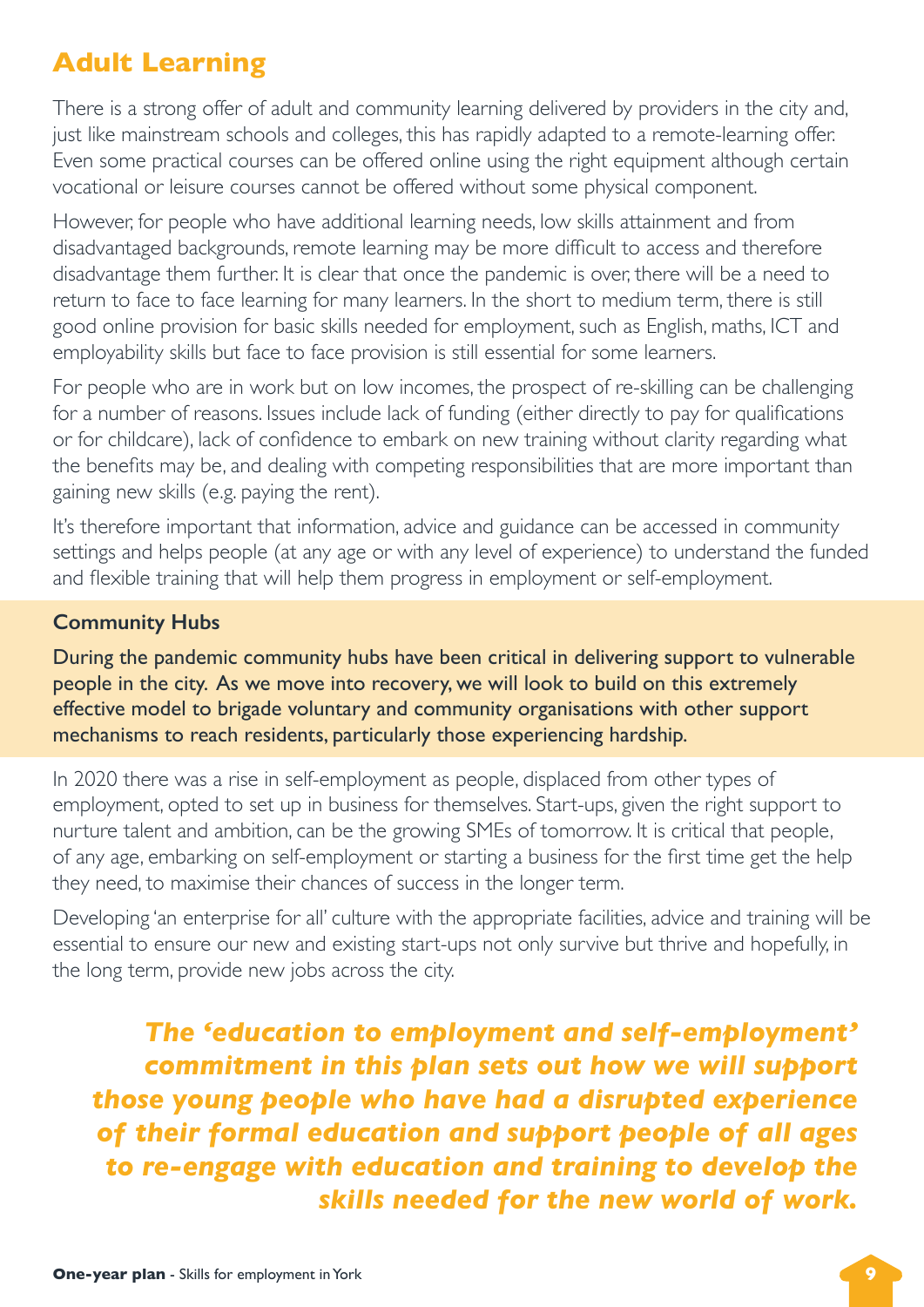# **How York is changing**

#### The new world of work

While the full effect of the pandemic on business and the economy is not yet known, we do know that many of the changes to our working lives will remain, for better or worse. It is clear that the supply and demand for skills will be significantly impacted over the next few years. Some skills will see a spike in demand in the immediate future, evening out in years to come as the effects of the pandemic dissipate.

COVID-19 has accelerated trends that were evident to a lesser extent prior to the pandemic. The use of technology to enable safe, remote working in sectors that can accommodate it has become the norm rather than the exception. Business models have swiftly adapted to offer online access to goods and services, requiring new skills and resources to support the changes.

In April 2020 around 37% of adults in employment in our region were working from home as a result of the pandemic and data from businesses suggest that this trend is likely to continue for the foreseeable future. York has a comparatively high proportion of highly-skilled workers, in non-manual sectors, many of whom have worked from home since the first lockdown.

The benefits of remote working for businesses and individuals including cost savings, higher productivity and reduction in travel time are becoming clear. However, these rapid changes inevitably have a knock on effect on skills requirements both in the short and long term. Employees not only need the digital skills to utilise technology but leaders need to develop their management and communication skills to sustain performance and support mental wellbeing in remote teams.

Not all sectors are in decline and some have even seen a surge during the COVID-19 pandemic. Construction businesses, for example, have reported that after the first lockdown order books had returned to pre-COVID-19 levels. Currently, this sector can be considered buoyant in York and with large investment projects, such as York Central, in the pipeline, it looks set to grow further. Construction training provision in the city is high quality and offers a breadth of provision at a range of levels including apprenticeship provision. There is also a growing, responsive part-time offer that enables people mid-career to re-train or gain higher level skills in the sector.

As businesses have adapted, there has been high demand for entry level digital skills in all sectors right through to higher level, technical skills in the IT and digital sector, such as coding, programming and software engineering. Businesses providing tech services to help others to digitise or improve online working practices have also reported growth, creating opportunities for people with the right skills. Strategic partnerships between businesses and education providers in the city are therefore vital in helping develop a pipeline of people with the skills needed to meet the increasing and evolving demands of this growth sector.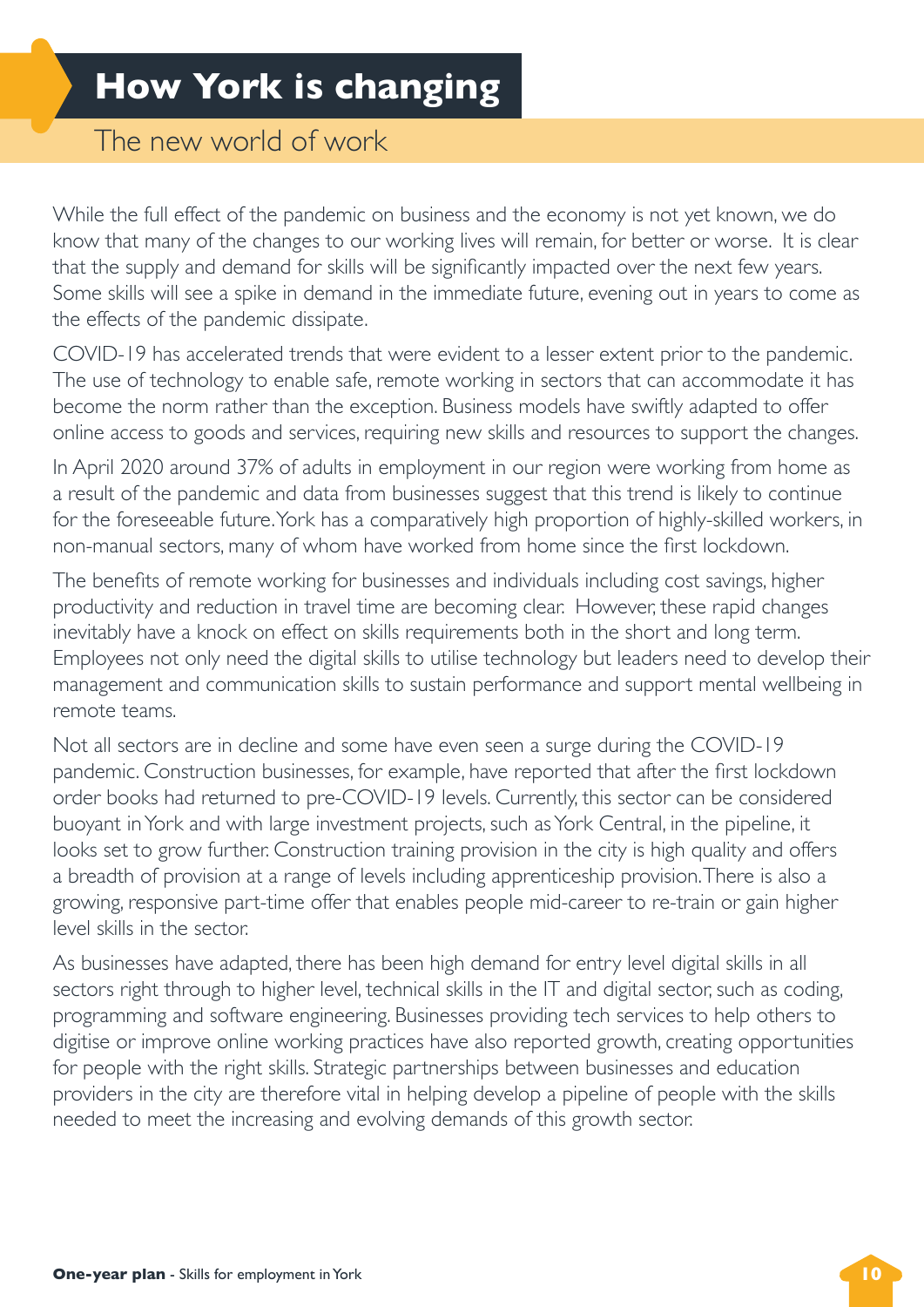For adults in sectors which have been badly impacted by COVID-19, such as retail and hospitality, digital skills have become as important as maths and English to enable people to take on new roles or access jobs in new sectors. A challenge for the city is to ensure that people displaced from low-skilled, and often low-paid, sectors are supported to gain skills in sectors with job vacancies such as the care sector.

The top four occupations featured in job vacancies<sup>\*</sup> in the last year are nurses, care givers, administrators and software developers. There are around 16,000 people employed in the health sector in York which is 14% of the entire workforce. It is therefore incredibly important that education providers in the city work in partnership to provide joined-up provision pathways and raise awareness of opportunities in this sector. Provision must reflect that people may be entering the sector for the first time; some may be seeking full-time work, others parttime, whilst those already within the sector might have distinct upskilling needs.

Businesses have told us that they value human skills such as resilience, adaptability and team work as much as the technical skills required in their sectors. This has been particularly apparent during the pandemic when workers have had to deal with unparalleled change and ongoing personal and economic challenges. Employers have also become much more aware of the importance of mental health and are committed to their responsibilities to ensure mental wellbeing in the workplace, as well as knowing how to support their employees in times of mental ill health.

The increased acceptance of flexible working and relaxation of the standard working week has been accelerated by COVID-19 as many employers acknowledge that home working has not negatively impacted productivity, as they may have feared in the past. The benefits of decoupling physical proximity with work are having far reaching effects as business leaders and individuals explore the freedoms that it gives them.

#### *The 'Empowered employers' commitment in this plan sets out how we will continue to support businesses of all sizes to access the skills and talent they need.*

The worlds of work and education are both changing and we need new ways to ensure we have a workforce that can respond to change, and can develop the skills and competencies to address the ever changing needs of business, through effective reskilling and upskilling programmes. Individual providers cannot do this in isolation. It is important that through sustainable but agile partnerships between local providers, employers and funders, we develop employer informed innovative provision which supports the creation of green, sustainable jobs and inclusive growth long term.

*The 'pioneering provision' commitment in this plan sets out how we will continue to work together to align and adapt existing public-funded support; shape local implementation of new national initiatives and develop employer-informed skills and training packages.*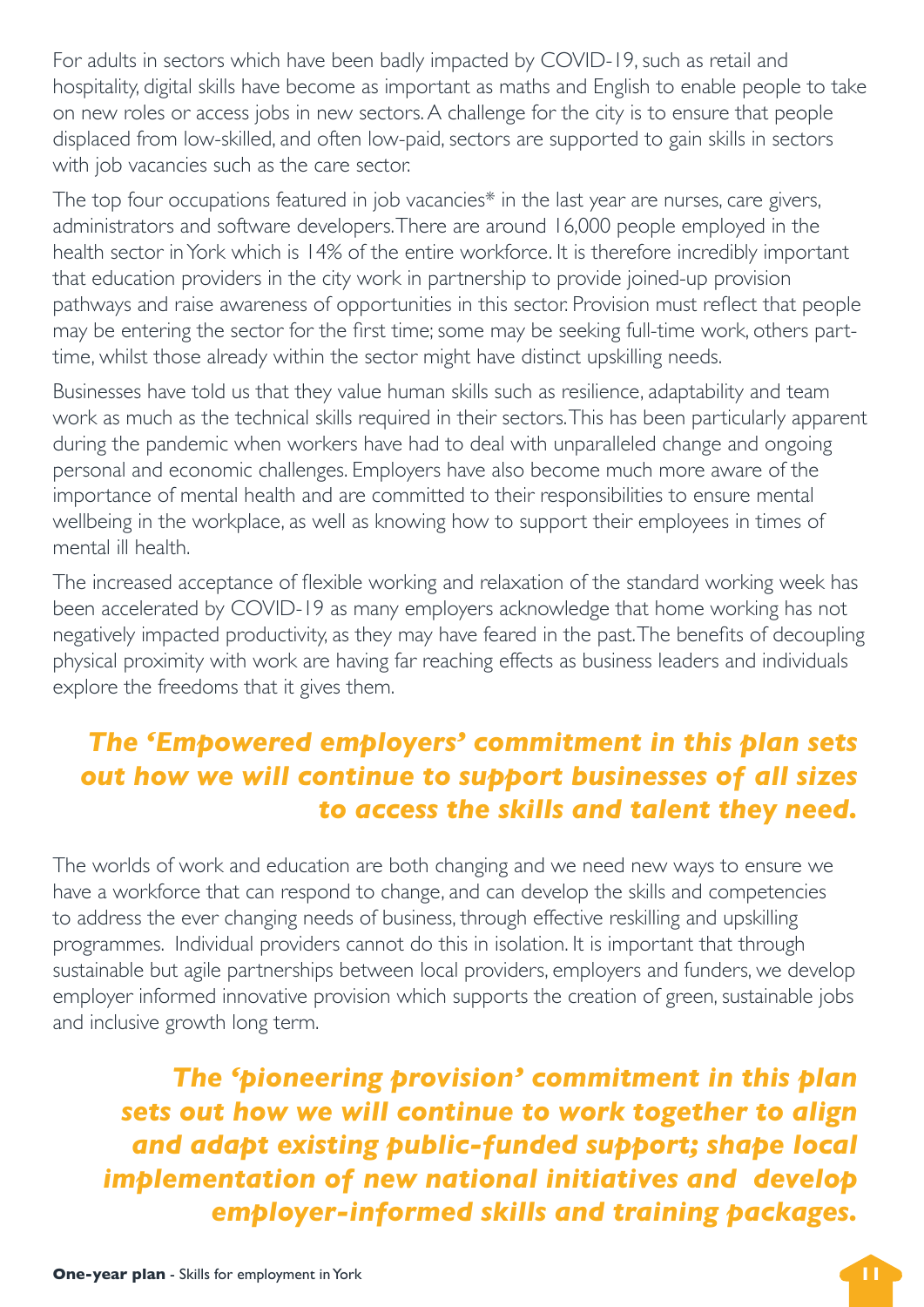# **How York is adapting**

Our skills and employment response

#### **1. York works – skills support for individuals**

Support those entering, re-entering or displaced from the workforce to re-train or upskill and connect them with good jobs in sustainable and growth sectors.

- Careers education, information, advice and guidance is available to people of all ages and reflects local labour market intelligence.
- Support individuals back into employment who have been displaced from the sectors most affected by COVID-19 e.g. retail, tourism and hospitality.
- Promote public-funded and private sector support for those who are unemployed, underemployed or facing redundancy and ensure that people new to unemployment gain modern job search skills, awareness of transferable skills, how to apply and be interviewed online etc.
- A continued commitment to target and support those who are hardest to reach and may be further from the labour market as a result of the pandemic.
- Support residents to access the equipment and digital skills they need to compete in the new world of work.
- Support residents to access targeted skills packages and relevant funding to reskill and upskill.

- Undertaking regular monitoring and analysis of labour market intelligence using data more intelligently to better understand people's destinations, supply and demand for labour in various sectors, identify gaps in training provision and ensure interventions to address gaps.
- Ensuring a greater focus on training in communities where there are high numbers of low skilled residents and offering courses to help parents and carers develop their own skills while supporting their children's English and maths education.
- Increasing the access to and building on the support available via the community hubs ensuring volunteers have the necessary skills to provide effective information, advice and guidance.
- Ensuring residents can access IT equipment to assist in retraining and gaining employment.
- Working in partnership with local training and education providers to ensure there is a comprehensive directory of skills provision available for residents and business leaders that meets future skills needs.
- Reviewing the current provision of funded Entry Level to Level 6+ training available in the city and developing initiatives to address the gaps and ensure clear progression routes for individuals.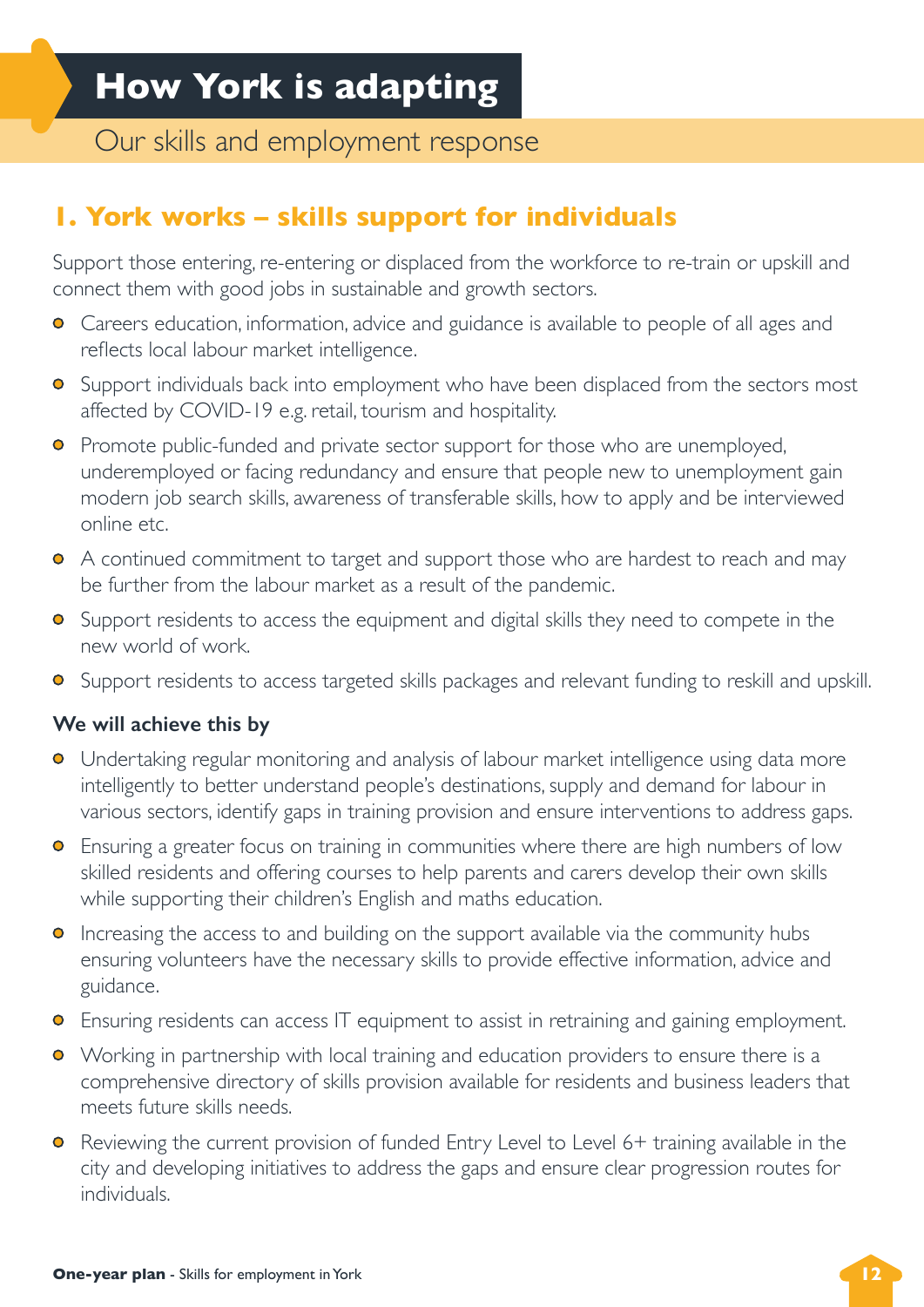

#### **2. Empowered employers – skills support for businesses**

Support businesses of all sizes to access national, regional and local skills provision to help them plan, diversify and grow.

- Promote existing and future public-funded and private sector support to help businesses develop the skills of their employees.
- Make it easier for businesses to identify and access the skills and training they need.
- Give businesses a voice to shape and inform future skills provision.
- Support and engage with peer-to-peer business support mechanisms.

- The establishment of York Skills and Employment Board with business representation to direct future skills needs and to explore and promote skills funding initiatives.
- Supporting businesses to ensure they have access to the skilled workforce or training opportunities required to address technological and economic change prioritising those in the key growth sectors and those greatly affected by COVID-19.
- Supporting local Apprenticeship Levy transfers in partnership with larger levy paying businesses, to encourage the take up of apprenticeships among SMEs.
- **•** Strengthening the business voice through strategic partnerships with education and training providers.
- Supporting a growing number of businesses to develop skills plans and identify training needs, informing the curriculum to enable more employees to be supported to upskill.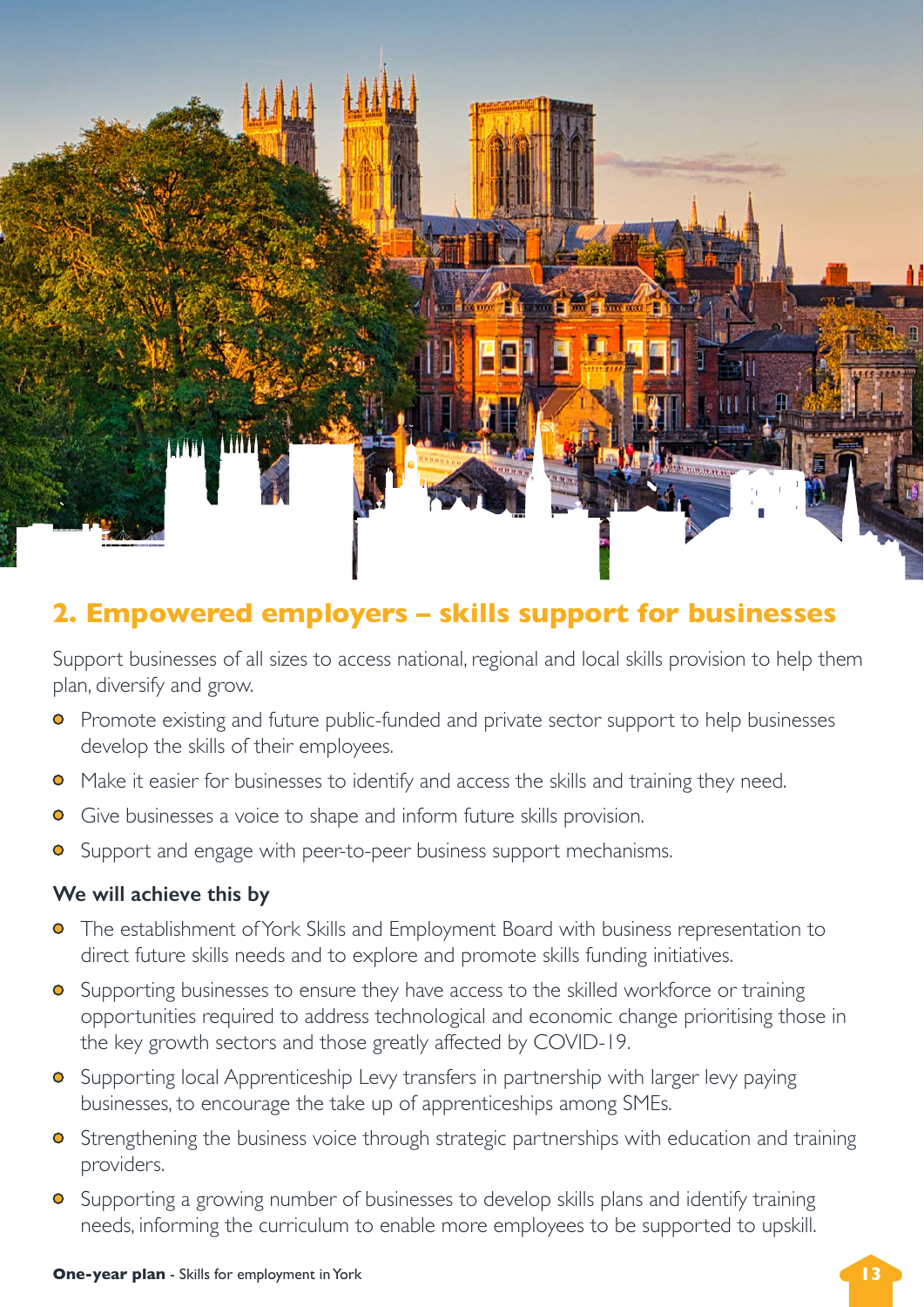#### **3. Pioneering provision – productive partnerships**

Work in partnership to make the most of national, regional and local initiatives and adapt local skills provision in response to emerging needs.

- Align and, where possible, adapt existing provision to meet local needs.
- Shape local implementation of new national initiatives.
- Support the development of employer informed provision, addressing new and innovative modes of delivery.
- **•** Embed a city-wide partnership approach to addressing the challenges and harnessing the opportunities of the next 10 years.

- Working with businesses, Higher Education (HE), Further Education (FE) and other training providers to improve the skills of both the existing workforce and the future labour market, ensuring a better matching of skills to business needs to sustain economic growth.
- Developing a 10-year skills and employment strategy which responds to the local labour and skills market and the FE White Paper (January 2021).
- Providing sector specific skills pathways and innovative programmes to support recruitment into growth sectors and prepare people for the jobs of the future.
- Coordinate adult and community learning providers to build entry level and lower level skills for those furthest away from the job market with clear progression routes to higher level skills provision across the city.
- Encouraging greater investment in higher skills development to meet skills gaps in key sector areas such as Health and Social Care, Creative and Digital and Bioscience.
- Work with Higher York partners to assess the potential of new progression routes to attain "Undergraduate and Postgraduate Qualifications in Professional Practice" through the development of modularised provision with an initial focus on big data, green skills, bioscience, leadership, project management and digital heritage.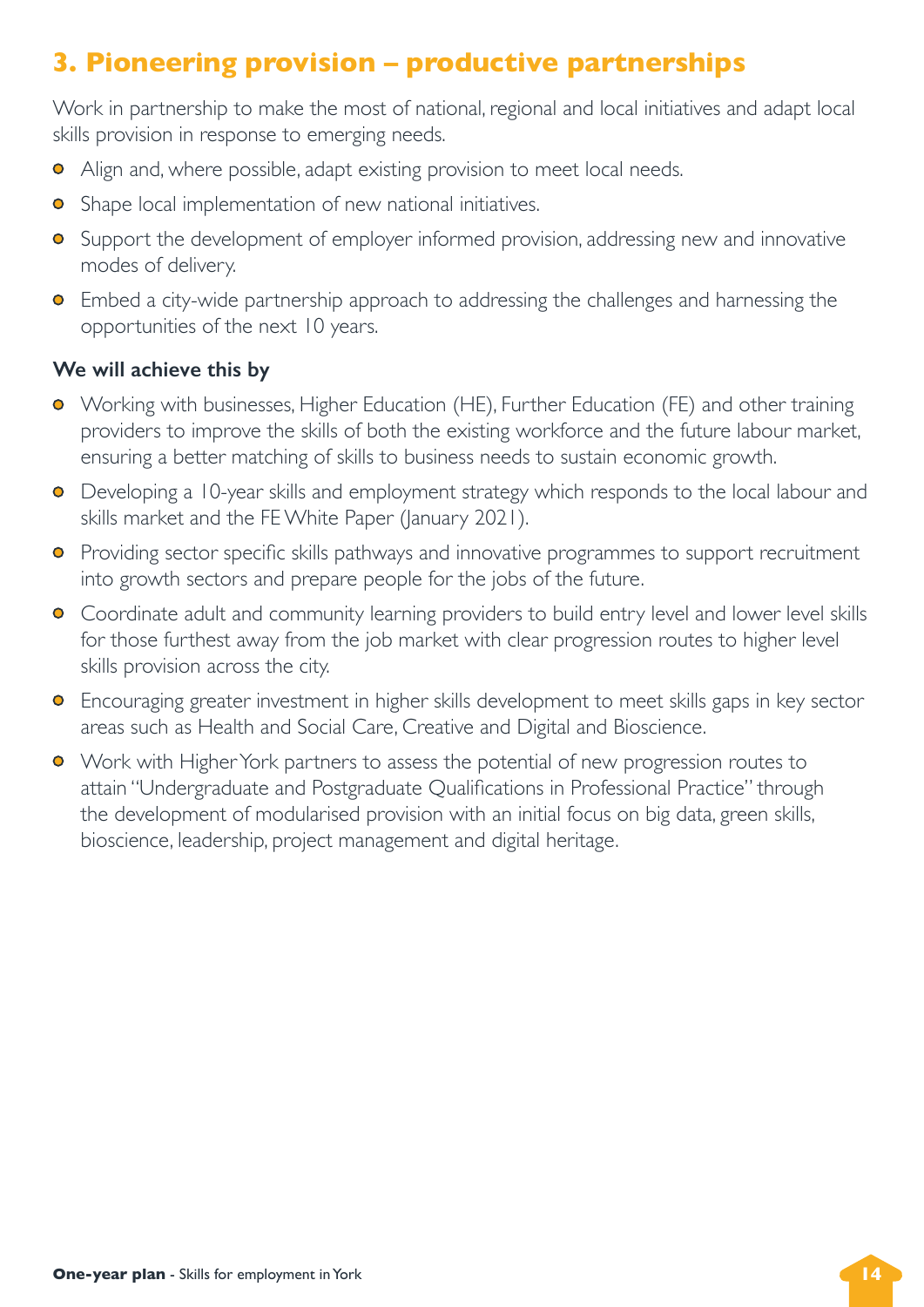#### **4. Education to employment and self-employment – York's pipeline**

Support positive progressions for all by preparing those transitioning from education or reentering the world of work for a culture of lifelong learning and entrepreneurship.

- Support young people who have had a disrupted experience of their formal education to re-engage with education, employment and training.
- Support sustainable relationships between local employers and providers to help businesses develop their future workforce including initiatives to take on graduates.
- Promote lifelong education, training and career pathways to attract and retain talent in key sectors.
- Promote entrepreneurship and the support available to people looking to start a business for the first time or scale up an existing business.

- Engaging with local businesses and partners to provide transferable skills sessions, skills appraisements, paid internships, buddying and virtual work experience opportunities for all ages.
- Increase the number of businesses involved in offering work placements for T levels.
- Facilitating sustainable relationships between employers and providers to ensure the city has the skilled workforce to support capital projects such as York Central, the Guildhall redevelopment and BioYorkshire.
- Providing sector specific skills pathways to support recruitment into growth sectors and prepare people for the jobs of the future including the creation of more pathways from intermediate to higher level apprenticeships.
- Upskilling of staff in the community so they can provide information, advice and guidance and signposting to those looking for work and those becoming self-employed.
- Supporting people looking to become self-employed through the development and promotion of relevant training and advice, developing a culture of "Enterprise for All".
- Providing mentoring and support for business owners and startups.
- **•** Proactively supporting the development of The York Accelerator, developing links with professional services firms who can provide support to individuals engaging with the accelerator.
- Implement initiatives aimed at increasing graduate start-ups spaces and incubator labs such as the Venture Creation Lab which will also act as a feeder into the York Accelerator.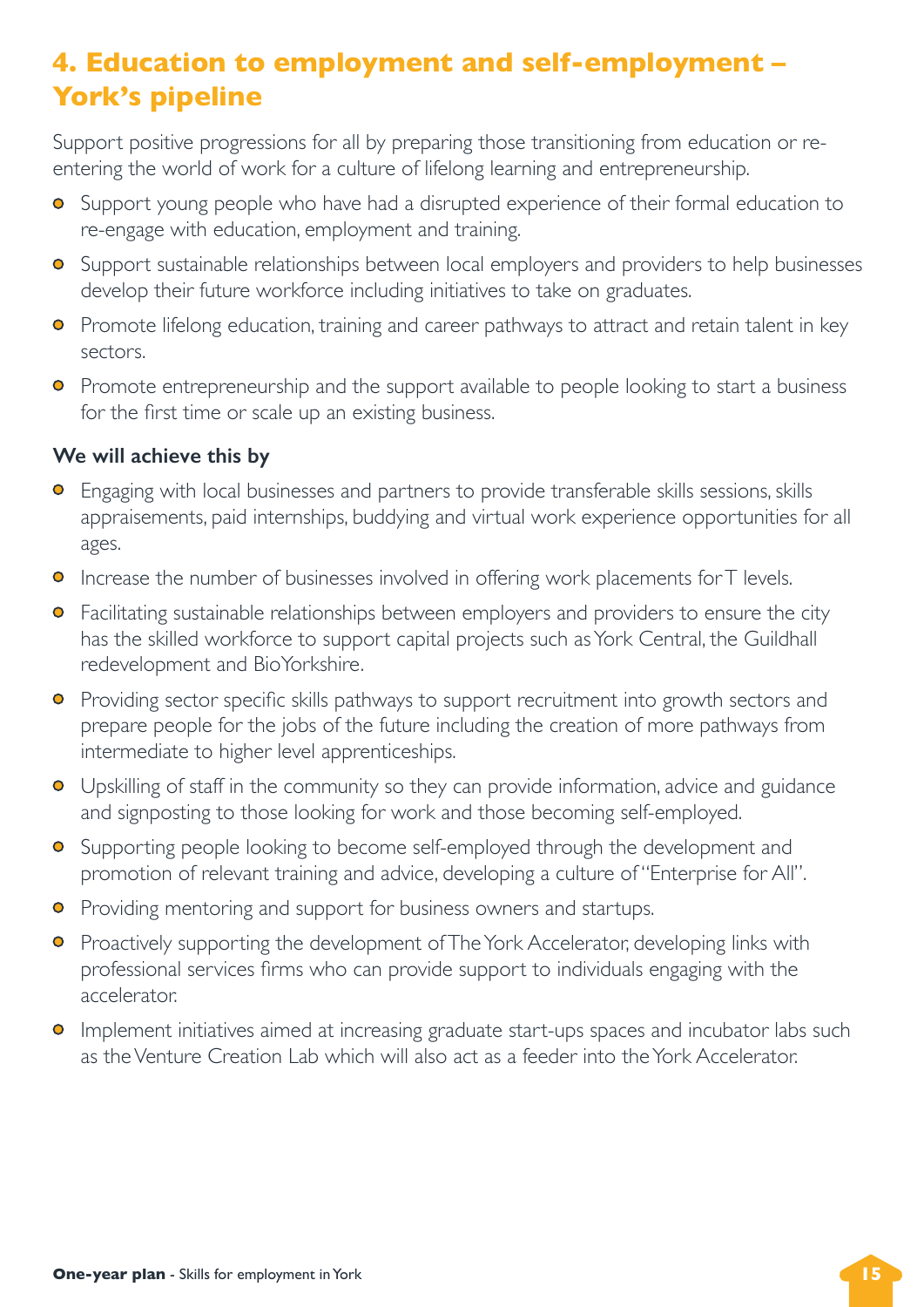#### **5. York Shares - Communicating the Offer**

Developing a coherent and effective marketing and communications strategy to ensure information advice and guidance is provided at the point of need in a timely and effective way.

#### **Individuals**

- Developing a comprehensive communication plan to ensure information on training and funding is accessible and relevant for those seeking to enter or re-enter the workforce and for those who wish to retrain or upskill.
- Using city wide partners to signpost individuals to IAG resources.
- Improving communication with businesses to help them assist employees facing redundancy.
- Communicating to individuals without Level 1 Level 3 qualifications how they can access the necessary training and relevant funding streams.

#### **Employers**

- The development of shared business engagement resources with effective signposting between partners to ensure enquiries are triaged efficiently and referred to right provision.
- **•** The promotion of a York Skills Hub to inform and signpost people to available skills provision, initiatives and support.
- Raising awareness of business networks and support available for peer learning.

#### **Provision**

- Raising awareness of local and national initiatives including Youth Hub, Apprenticeships and T-Levels, Kickstart, the Lifetime Skills Guarantee, Digital Bootcamps and other funded provisions.
- Sharing analysis of labour market intelligence to support a gap analysis of training provision and progression in key sectors.

#### **Young People**

- Developing effective communication channels to raise awareness of education, training and self-employment opportunities to young people who have disengaged with formal education.
- Co-ordinating and promoting the support available across the city for those aged 14+ at risk of disengaging from education, to raise aspirations and support those from disadvantaged groups to access employability skills and training.